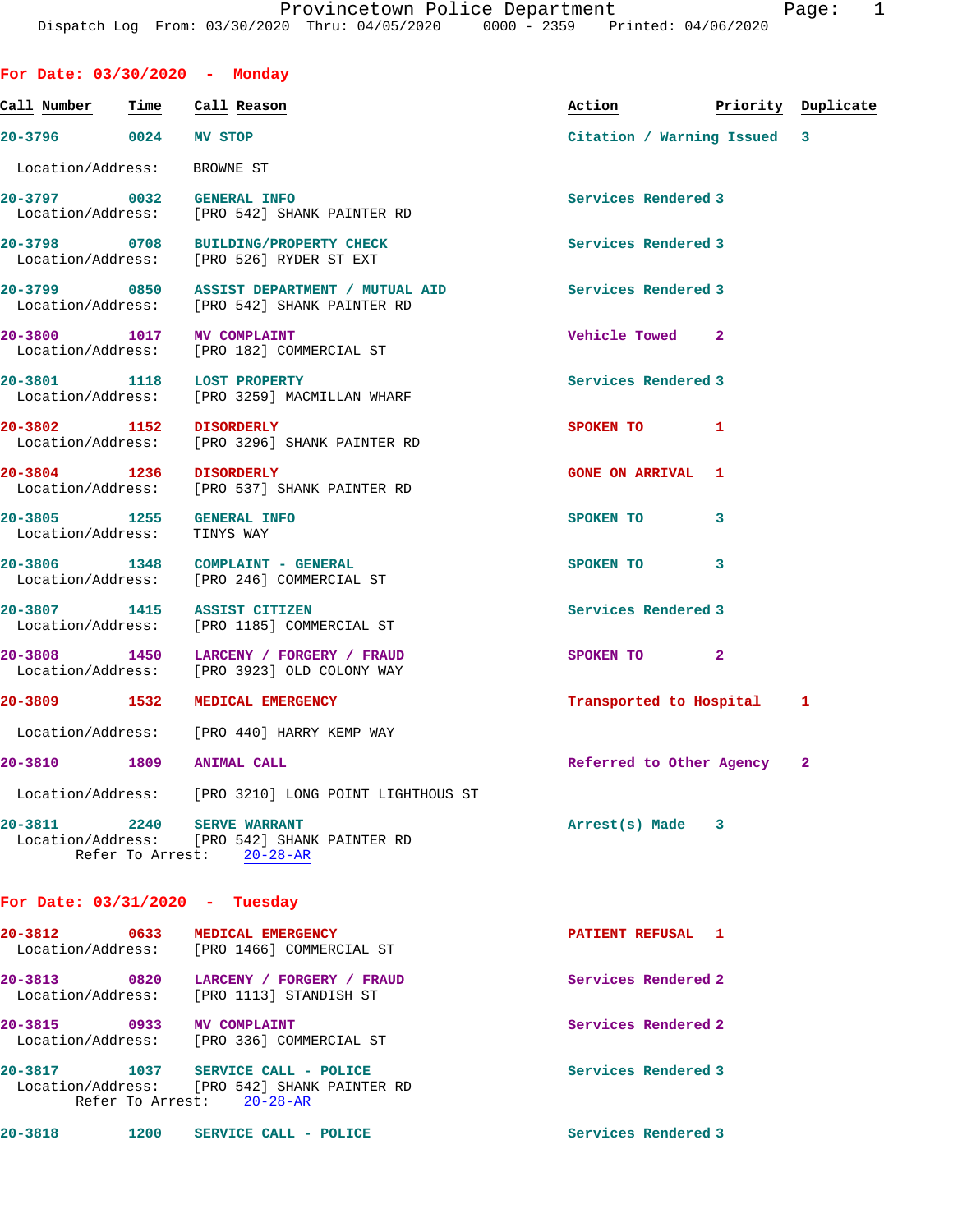|                                                                 | Dispatch Log From: 03/30/2020 Thru: 04/05/2020 0000 - 2359 Printed: 04/06/2020     | Provincetown Police Department<br>Page: | $\overline{2}$ |
|-----------------------------------------------------------------|------------------------------------------------------------------------------------|-----------------------------------------|----------------|
|                                                                 | Location/Address: [PRO 569] WINSLOW ST                                             |                                         |                |
|                                                                 | 20-3819 1416 DISORDERLY<br>Location/Address: [PRO 175] COMMERCIAL ST               | Services Rendered 1                     |                |
| 20-3820 1546 ASSIST CITIZEN<br>Location/Address: COMMERCIAL ST  |                                                                                    | Services Rendered 3                     |                |
| 20-3821 1603 GENERAL INFO                                       | Location/Address: [PRO 542] SHANK PAINTER RD                                       | Services Rendered 3                     |                |
|                                                                 | 20-3822 1738 BUILDING/PROPERTY CHECK<br>Location/Address: [PRO 94] BRADFORD ST     | Services Rendered 3                     |                |
|                                                                 | 20-3823 1810 SERVICE CALL - POLICE<br>Location/Address: [PRO 105] COMMERCIAL ST    | Services Rendered 3                     |                |
| 20-3824 1829 FIRE - OTHER                                       |                                                                                    | Referred to Other Agency 1              |                |
|                                                                 | Location/Address: [PRO 3210] LONG POINT LIGHTHOUS ST                               |                                         |                |
| 20-3825 1838 MEDICAL EMERGENCY<br>Location/Address: BRADFORD ST |                                                                                    | PATIENT REFUSAL 1                       |                |
| 20-3826 1931 LOST PROPERTY                                      | Location/Address: [PRO 4025] BRADFORD ST                                           | Services Rendered 3                     |                |
|                                                                 | 20-3828 2052 SUSPICIOUS ACTIVITY<br>Location/Address: [PRO 2483] COMMERCIAL ST     | SPOKEN TO 2                             |                |
|                                                                 | 20-3827 2102 BUILDING/PROPERTY CHECK<br>Location/Address: [PRO 2483] COMMERCIAL ST | Services Rendered 3                     |                |
|                                                                 | 20-3829 2130 BUILDING/PROPERTY CHECK<br>Location/Address: [PRO 519] RACE POINT RD  | Services Rendered 3                     |                |
|                                                                 | 20-3830 2139 BUILDING/PROPERTY CHECK<br>Location/Address: [PRO 2540] RACE POINT RD | Services Rendered 3                     |                |
| 20-3831 2309 ASSIST CITIZEN                                     | Location/Address: [PRO 542] SHANK PAINTER RD<br>Refer To Arrest: 20-28-AR          | Services Rendered 3                     |                |

|                            |                                                                                      | Referred to Other Agency 3  |  |
|----------------------------|--------------------------------------------------------------------------------------|-----------------------------|--|
|                            | Location/Address: [TRU] YELLOW BRICK RD                                              |                             |  |
|                            | 20-3834 0412 BUILDING/PROPERTY CHECK<br>Location/Address: [PRO 3259] MACMILLAN WHARF | Services Rendered 3         |  |
| 20-3835 0850               | <b>BUILDING/PROPERTY CHECK</b>                                                       | BLDG/PROP Checked/Secured 3 |  |
|                            | Location/Address: [PRO 2483] COMMERCIAL ST                                           |                             |  |
|                            | 20-3836    1038    ESCORT / TRANSPORT<br>Location/Address: [PRO 1645] HARRY KEMP WAY | Services Rendered 3         |  |
|                            | 20-3837 1102 SERVICE CALL - POLICE<br>Location/Address: [PRO 542] SHANK PAINTER RD   | Services Rendered 3         |  |
|                            | 20-3838 1105 SERVICE CALL - POLICE<br>Location/Address: [PRO 537] SHANK PAINTER RD   | Services Rendered 3         |  |
| 20-3839 1120 911 - GENERAL | Location/Address: [PRO 1734] HOLWAY AVE                                              | Services Rendered 1         |  |
|                            | 20-3840 1253 SERVICE CALL - POLICE<br>Location/Address: [PRO 804] COMMERCIAL ST      | Services Rendered 3         |  |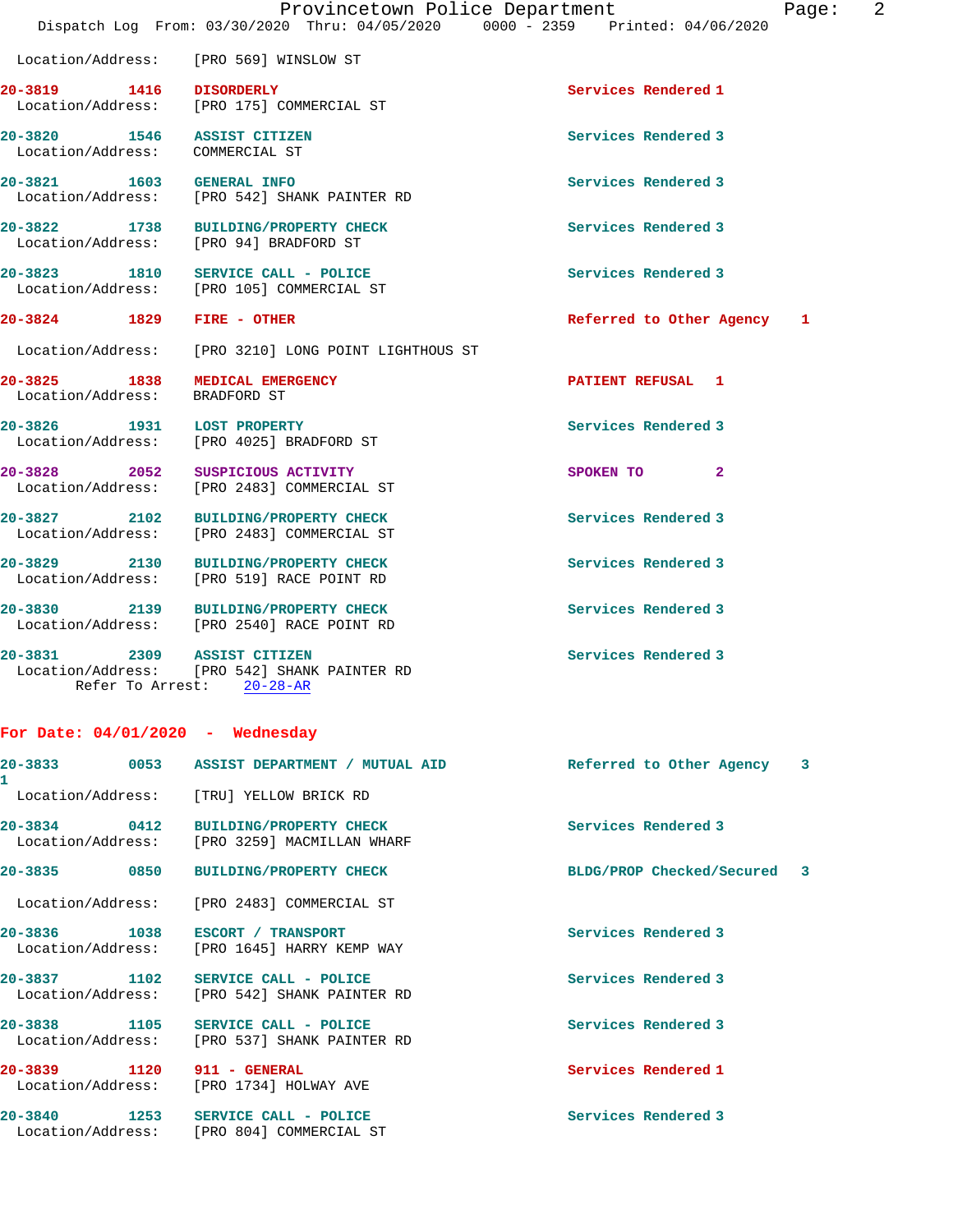|                                   | 20-3841 1414 MEDICAL EMERGENCY<br>Location/Address: [PRO 804] COMMERCIAL ST          | PATIENT REFUSAL 1           |   |
|-----------------------------------|--------------------------------------------------------------------------------------|-----------------------------|---|
| 20-3842 1432 LOST WALLET          | Location/Address: [PRO 542] SHANK PAINTER RD                                         | Services Rendered 3         |   |
|                                   | 20-3843 1609 BUILDING/PROPERTY CHECK<br>Location/Address: [PRO 2977] COMMERCIAL ST   | Services Rendered 3         |   |
|                                   | 20-3844 2040 MEDICAL EMERGENCY                                                       | Transported to Hospital 1   |   |
|                                   | Location/Address: [PRO 542] SHANK PAINTER RD                                         |                             |   |
|                                   | 20-3845 2147 ALARM - GENERAL<br>Location/Address: [PRO 2281] COMMERCIAL ST           | False Alarm<br>$\mathbf{1}$ |   |
| For Date: $04/02/2020$ - Thursday |                                                                                      |                             |   |
|                                   | 20-3846 0125 BUILDING/PROPERTY CHECK<br>Location/Address: [PRO 3259] MACMILLAN WHARF | Services Rendered 3         |   |
|                                   | 20-3847 0254 BUILDING/PROPERTY CHECK                                                 | BLDG/PROP Checked/Secured 3 |   |
|                                   | Location/Address: [PRO 440] HARRY KEMP WAY                                           |                             |   |
| 20-3848 0612                      | <b>BUILDING/PROPERTY CHECK</b>                                                       | BLDG/PROP Checked/Secured 3 |   |
|                                   | Location/Address: [PRO 3921] ROUTE 6                                                 |                             |   |
| 20-3849 0935 GENERAL INFO         | Location/Address: [PRO 542] SHANK PAINTER RD                                         | Services Rendered 3         |   |
| 20-3850 0940 FOLLOW UP            | Location/Address: [PRO 2639] COURT ST                                                | Services Rendered 2         |   |
| 20-3852 0947                      | <b>MEDICAL EMERGENCY</b>                                                             | Transported to Hospital     | 1 |
|                                   | Location/Address: [PRO 804] COMMERCIAL ST                                            |                             |   |
| 20-3853 1008                      | <b>MV VANDALISM</b><br>Location/Address: [PRO 2483] COMMERCIAL ST                    | Services Rendered 2         | 1 |
| 20-3855                           | 1036 FOLLOW UP<br>Location/Address: [PRO 2639] COURT ST                              | Services Rendered 2         |   |
|                                   | 20-3857 1441 MEDICAL EMERGENCY                                                       | Transported to Hospital     | 1 |
|                                   | Location/Address: [PRO 1493] UPPER MILLER HILL RD                                    |                             |   |
| 20-3858 1453 ASSIST CITIZEN       | Location/Address: [PRO 542] SHANK PAINTER RD                                         | Services Rendered 3         |   |
|                                   | 20-3862 1546 MEDICAL EMERGENCY<br>Location/Address: [PRO 1892] SHANK PAINTER RD      | Services Rendered 1         |   |
|                                   | 20-3863 1559 MEDICAL EMERGENCY<br>Location/Address: [PRO 442] HARRY KEMP WAY         | Services Rendered 1         |   |
| For Date: $04/03/2020$ - Friday   |                                                                                      |                             |   |
|                                   | 20-3864 0104 BUILDING/PROPERTY CHECK<br>Location/Address: [PRO 3259] MACMILLAN WHARF | Services Rendered 3         |   |
|                                   | Location/Address: [PRO 2512] JEROME SMITH RD                                         | Services Rendered 3         |   |
| 20-3866                           | 0203 BUILDING/PROPERTY CHECK                                                         | Services Rendered 3         |   |

Location/Address: [PRO 3430] COMMERCIAL ST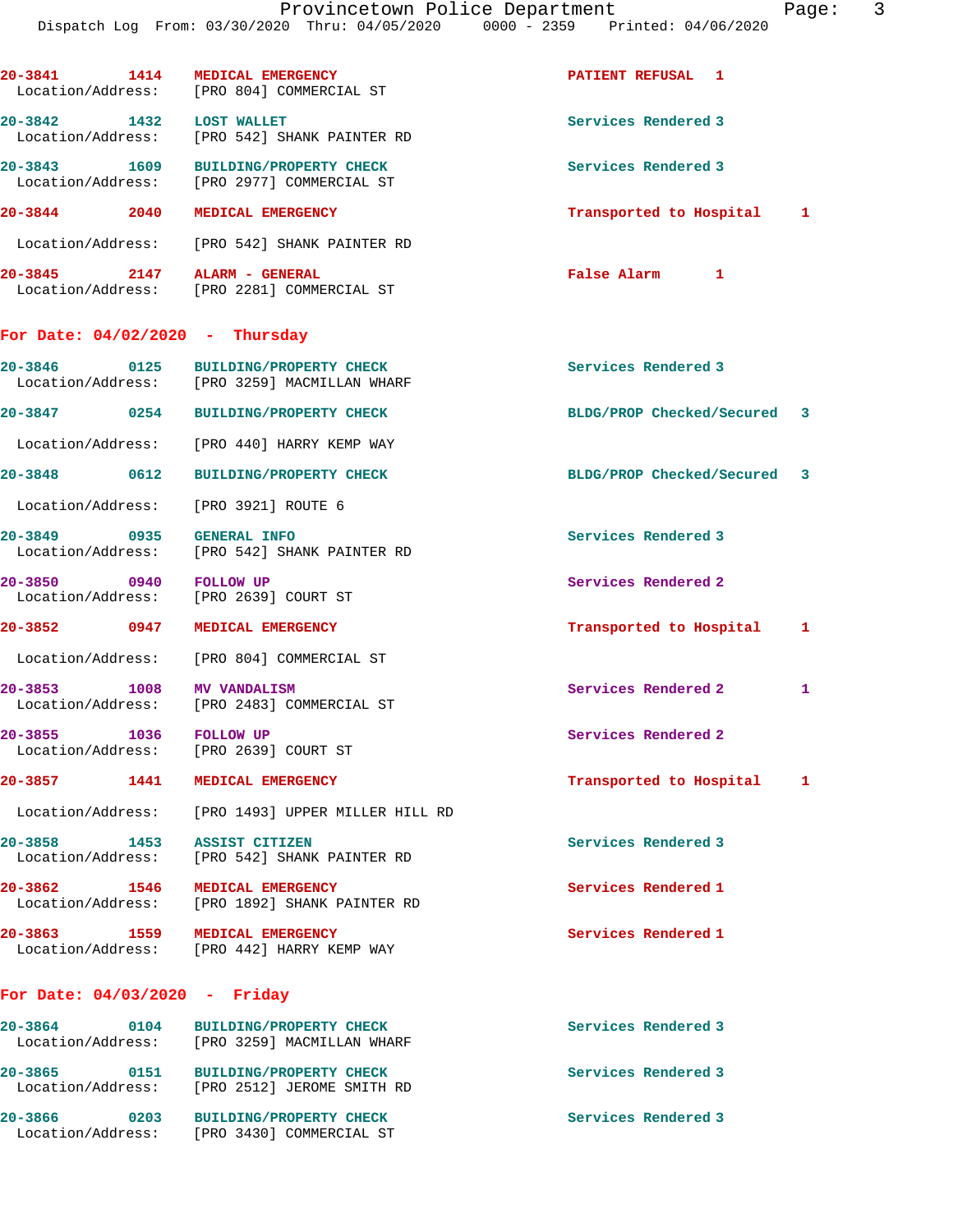**20-3867 0413 BUILDING/PROPERTY CHECK Services Rendered 3**  Location/Address: [PRO 2206] PILGRIMS LANDING

**20-3868 0835 BUILDING/PROPERTY CHECK Services Rendered 3** 

Location/Address: [PRO 2184] NELSON AVE

## **For Date: 04/04/2020 - Saturday**

**20-3883 0125 BUILDING/PROPERTY CHECK Services Rendered 3**  Location/Address: [PRO 2512] JEROME SMITH RD **20-3884 0219 BUILDING/PROPERTY CHECK Services Rendered 3**  Location/Address: [PRO 3259] MACMILLAN WHARF **20-3885 0311 BUILDING/PROPERTY CHECK Services Rendered 3**  Location/Address: [PRO 526] RYDER ST EXT **20-3886 0341 BUILDING/PROPERTY CHECK Services Rendered 3**  Location/Address: [PRO 3317] CEMETERY RD **20-3887 0342 BUILDING/PROPERTY CHECK Services Rendered 3**  Location/Address: [PRO 3318] CEMETERY RD **20-3888 0718 BUILDING/PROPERTY CHECK Services Rendered 3**  Location/Address: [PRO 2483] COMMERCIAL ST **20-3889 1009 FOLLOW UP Services Rendered 2**  Location/Address: [PRO 524] COMMERCIAL ST

 Location/Address: [PRO 2483] COMMERCIAL ST **20-3869 1027 LARCENY / FORGERY / FRAUD SPOKEN TO 2**  Location/Address: [PRO 182] COMMERCIAL ST

**20-3870** 1048 **HAZARDS 1048 HAZARDS Services Rendered 2 Integral 2 Integral 2 Integral 2 Integral 2** BRADFORD ST + ANTHONY ST

**20-3871 1216 SERVICE CALL - POLICE Services Rendered 3**  Location/Address: [PRO 569] WINSLOW ST

Location/Address: [PRO 440] HARRY KEMP WAY

**20-3873 1312 SERVICE CALL - POLICE Services Rendered 3**  Location/Address: [PRO 655] CONANT ST

20-3874 1321 SERVICE CALL - POLICE **Services Rendered 3** Services Rendered 3 Location/Address: [PRO 285] COMMERCIAL ST [PRO 285] COMMERCIAL ST

**20-3876 1428 FOLLOW UP Services Rendered 2**  Location/Address: [PRO 2483] COMMERCIAL ST

**20-3877 1538 COMPLAINT - GENERAL SPOKEN TO 3**  Location/Address: [PRO 542] SHANK PAINTER RD

**20-3878 1608 MISSING PERSON Services Rendered 1**  Location/Address: [PRO 2492] WINSLOW ST

**20-3879 1831 HAZARDS Services Rendered 2** 

**20-3880 2133 BUILDING/PROPERTY CHECK Services Rendered 3**  Location/Address: [PRO 2494] BRADFORD ST

**20-3881 2151 BUILDING/PROPERTY CHECK Services Rendered 3**  Location/Address: [PRO 2483] COMMERCIAL ST

**20-3872 1254 MEDICAL EMERGENCY Transported to Hospital 1**

**20-3875 1400 GENERAL INFO Services Rendered 3**  Location/Address: [PRO 2571] COMMERCIAL ST